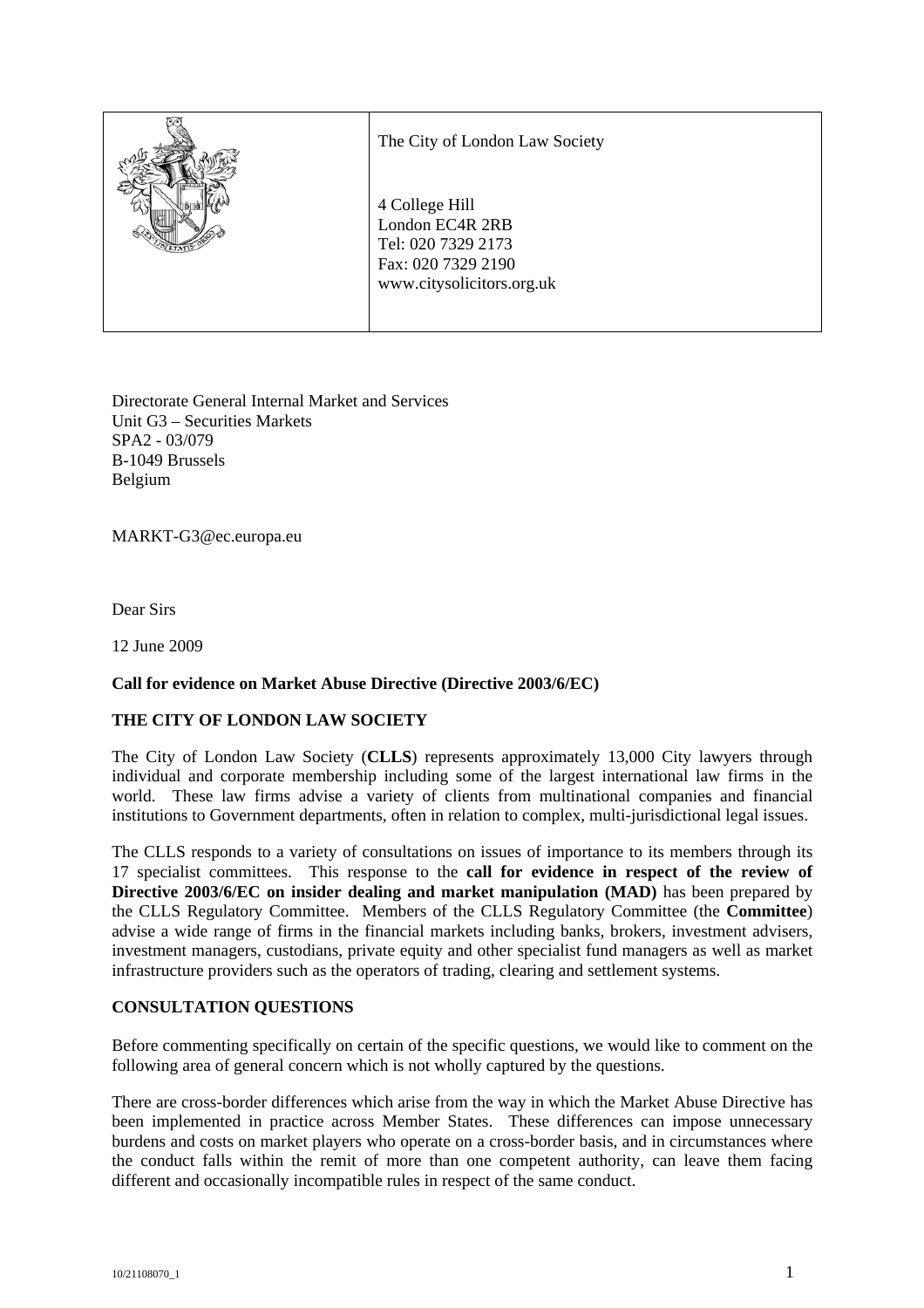We appreciate that the call for evidence is not intended to address the issue of supervisory and enforcement powers under the MAD (which is to be addressed on a horizontal basis initially, through various initiatives aimed at responding to market, regulatory and supervisory weaknesses identified in the financial crisis, with the results to be used in the review of the MAD). However, we believe that the lack of harmonisation within supervisory practices across Member States remains an obstacle to thecreation of a level playing field across the  $EU<sup>1</sup>$  - while some of these discrepancies can be appropriately tackled through the work referred in the call for evidence, we also believe that the root causes of some of the issues lie within the wording of the MAD itself. Specifically, the Level 2 implementing measures have allowed Member States to adopt some differing approaches, particularly in relation to determining when information is sufficiently precise to be inside information,<sup>2</sup> [a](#page-1-1)nd as to whether a delay in disclosure will automatically mislead the public. $3$ 

#### **2.1 THE SCOPE OF THE MAD:**

## **2.1.1 Only regulated markets? (Articles 1(3) and 9 of Directive 2003/6/EC) comparison with the MiFID? (Article 1(3) of Directive 2003/6/EC)**

*Do you consider that the scope of MAD should go beyond regulated markets? In particular, should it be extended to cover MTFs?* 

We do not consider that the case has been made for introduction of insider offences in relation to instruments traded on Multilateral Trading Facilities (**MTFs**). Extending the scope of MAD to all MTFs appears to us to be disproportionate, and likely to produce some unintended consequences and significant practical difficulties.

Trading of an instrument on an MTF does not carry with it disclosure obligations on the part of the issuer. This gives rise to a risk of a regulatory blockage on dealing in instruments traded on MTFs which are not also admitted to trading on a regulated market. Where a market participant has inside information about an issuer or security admitted to trading on a regulated market, it may take comfort from the fact that the issuer will be required to disclose that information to the public. By contrast, under the proposed extension of scope a market participant with inside information would be blocked from dealing with no confidence that the information he has will be disclosed to the market by the issuer – leaving him frozen out of the market.

For instruments for which there are no set ongoing disclosure standards, the effect of bringing them within scope could therefore damage the ability of market participants to deal in those instruments as there is no disclosure obligation on the issuer which would "cure" the holding of inside information. This is unlikely to be a significant issue for significant market participants (which typically have sophisticated Chinese walling arrangements), but could be

<span id="page-1-0"></span><sup>&</sup>lt;sup>1</sup> Although it predated the implementation of the Market Abuse Directive, the MTS case provides an illustration of the different enforcement approaches of competent authorities across Europe in respect of the same conduct. It is noteworthy that whilst investigations were commenced in numerous Member States, including the UK, in respect of the conduct, the competent authority in one jurisdiction (Belgium's CBFA) took the view that it was prevented by Article 54 of the Schengen Convention (which endorses the principle of *non bis in idem)* from taking a decision since there was "identity between the material facts" examined in the context of the CBFA's exercise of its competence in the matter of sanctions and those that were the subject of the UK FSA's decision to impose a sanction, which covered among other things the contested operations on the Belgian regulated market for government debt securities.

<span id="page-1-1"></span><sup>&</sup>lt;sup>2</sup> e.g. in relation to ongoing negotiations where some regulators expect disclosure of intention and/or progress, and others do not.

<span id="page-1-2"></span><sup>3</sup> e.g. the FSA's guidance in DTR 2.5.2 G which states that delay will not always mislead the public; contrast the position taken by the Italian authorities.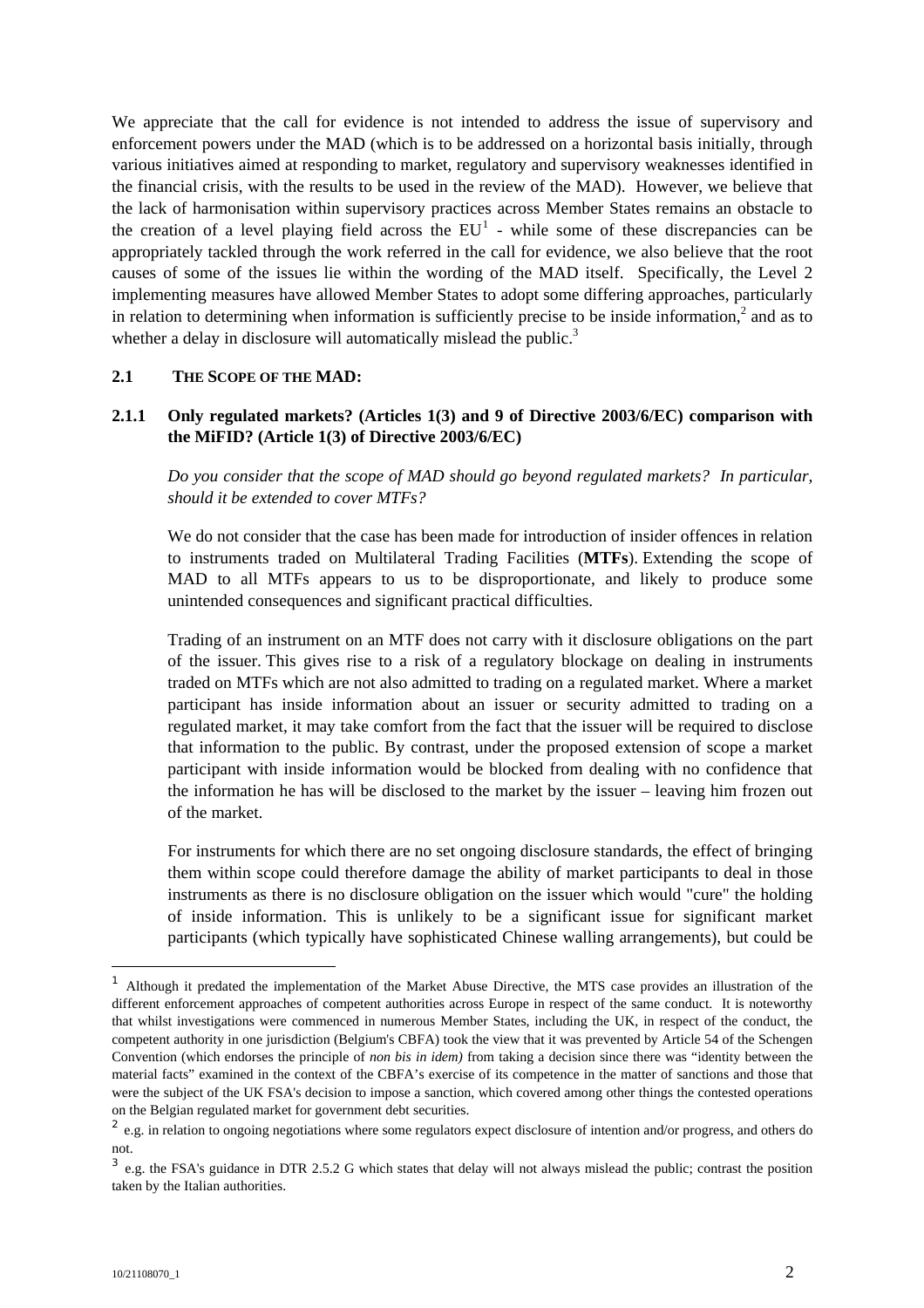of concern to smaller organisations (e.g. hedge fund managers) which do not have sufficient resources to operate Chinese walling arrangements.

There are also difficulties in establishing what the boundary of inside information should be for products which are not subject to mandatory disclosure obligations – a theme picked up by the consultation in relation to commodity derivatives. Any proposal would need to make clear what the threshold for inside information should be. As indicated above, that threshold would materially affect dealing.

There is currently no consolidated list of what instruments are traded on MTFs. In addition, because no consent is needed by an MTF to admit a product to its market, issuers and market participants would not necessarily be able to control (or even know) whether a product was traded on an MTF and therefore a public instrument. As a corollary of the addition of products traded on MTFs to the scope of the regime, a consolidated list of such instruments should be maintained and made public.

There is also a question of whether placing the burden of the market abuse prohibition on products traded on MTFs without the benefits associated with admission to trading on a regulated market is appropriate. Admission to trading to a regulated market carries with it a number of collateral benefits for issuers' securities. These include investability by regulated buy-side participants such as insurance companies and UCITS funds, favourable risk weighting in certain circumstances, and tax benefits. If the Commission seeks to level the playing field between MTFs and regulated markets, then these areas should also be considered.

# **2.1.2 What kind of financial instruments should be covered by the MAD, especially in comparison with the MiFID (Article 1(3) of Directive 2003/6/EC)**

*Do you agree with an alignment of the MAD definition of financial instrument to the definition for the same concept provided for in MiFID? Do you think it could be useful to explain in more detail in the MAD what is meant by a financial instrument "whose value depends on another financial instrument" or to list asset classes, such as CFDs and CDS, which belong to this category?* 

We agree that there is merit in aligning the MAD definition of financial instruments with the more modern and broader definition of financial instruments contained in MiFID. This would help clarify that the insider dealing regime covers all MiFID financial instruments whose value depends on financial instruments admitted to trading on a regulated market.

The MiFID definition of financial instruments notably includes:

- financial contracts for differences:
- derivative instruments for the transfer of credit risk; and
- options, futures, swaps, forward rate agreements and any other derivative contracts relating to climatic variables, freight rates, emission allowances or inflation rates or other official economic statistics that must be settled in cash or may be settled in cash at the option of one of the parties (otherwise than by reason of a default or other termination event), as well as any other derivative contracts relating to assets, rights, obligations, indices and measures not otherwise mentioned, which have the characteristics of other derivative financial instruments, having regard to whether,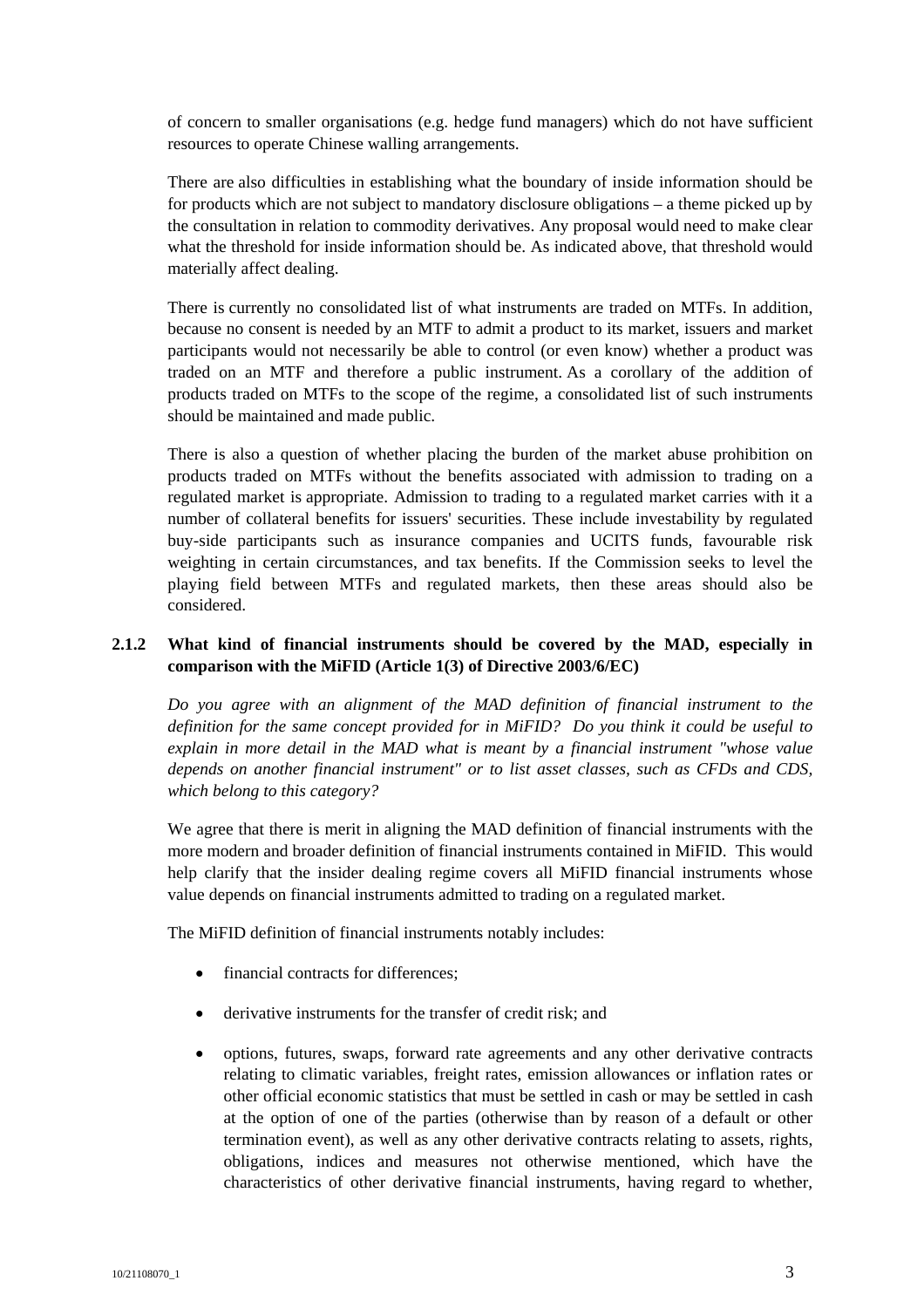inter alia, they are traded on a regulated market or an MTF, are cleared and settled through recognised clearing houses or are subject to regular margin calls.

In particular, it appears to us that it would be helpful to clarify the position of contracts for differences (**CfDs**) under the MAD, given that in relation to such contracts, the investment's value is referenced to that of the underlying share or share index or basket. We note that the UK's FSA has taken enforcement action<sup>[4](#page-3-0)</sup> with regard to a short position established through a CfD entered into on the basis of inside information.

We do not consider it helpful to compile a list of asset classes. We favour alignment of the definition of "financial instrument" under the MAD with the definition in MiFID, and also support the retention of the reference in the MAD to a financial instrument "whose value depends on another financial instrument".

The insider dealing prohibition is (and should remain) limited by Article 9, paragraph 2, of MAD so that it applies only to financial instruments not admitted to trading on a regulated market (e.g. OTC derivatives, unlisted structured notes) where their value depends on a financial instrument that is admitted to trading on a regulated market. We do not, however, consider that the market manipulation provisions should cover dissemination of information that gives false or misleading signals to such financial instruments (those not admitted to trading on a regulated market) simply because their value depends on financial instruments which are admitted to trading on a regulated market.

## **2.1.3 The specific case of commodity derivatives markets (Article 1(1) of Directive 2003/6/EC)**

*Question: Do you see a need for introduction of a market abuse framework for physical markets?* 

We have no response to this question.

### **2.2 INSIDE INFORMATION**

# **2.2.1 Definition of inside information: the general definition (Article 1(1) of Directive 2003/6/EC and Article 1 of Directive 2003/124/EC) and the particular definition for commodity derivatives**

*Question: Do you share this view [that there does not seem to be a need to revise the concepts used to define inside information for MAD purposes] as far as insider dealing prohibition is concerned? (see also next point for disclosure of inside information). If not, which concepts would you advise to modify and how?* 

We agree with the ESME report that the definition of "inside information" works well as the test for whether someone in possession of such information should use that information as a basis for decisions on whether or not to trade (see below as to the concept of using inside information). However, we consider that the concepts used to define inside information for disclosure purposes have resulted in Member States adopting different approaches (see below).

We are of the view that greater transparency across Member States in respect of the publication of the outcomes (and rationale) of enforcement actions would be of great

<span id="page-3-0"></span> <sup>4</sup> John Shevlin, 1 July 2008 - http://www.fsa.gov.uk/pubs/final/john\_shevlin.pdf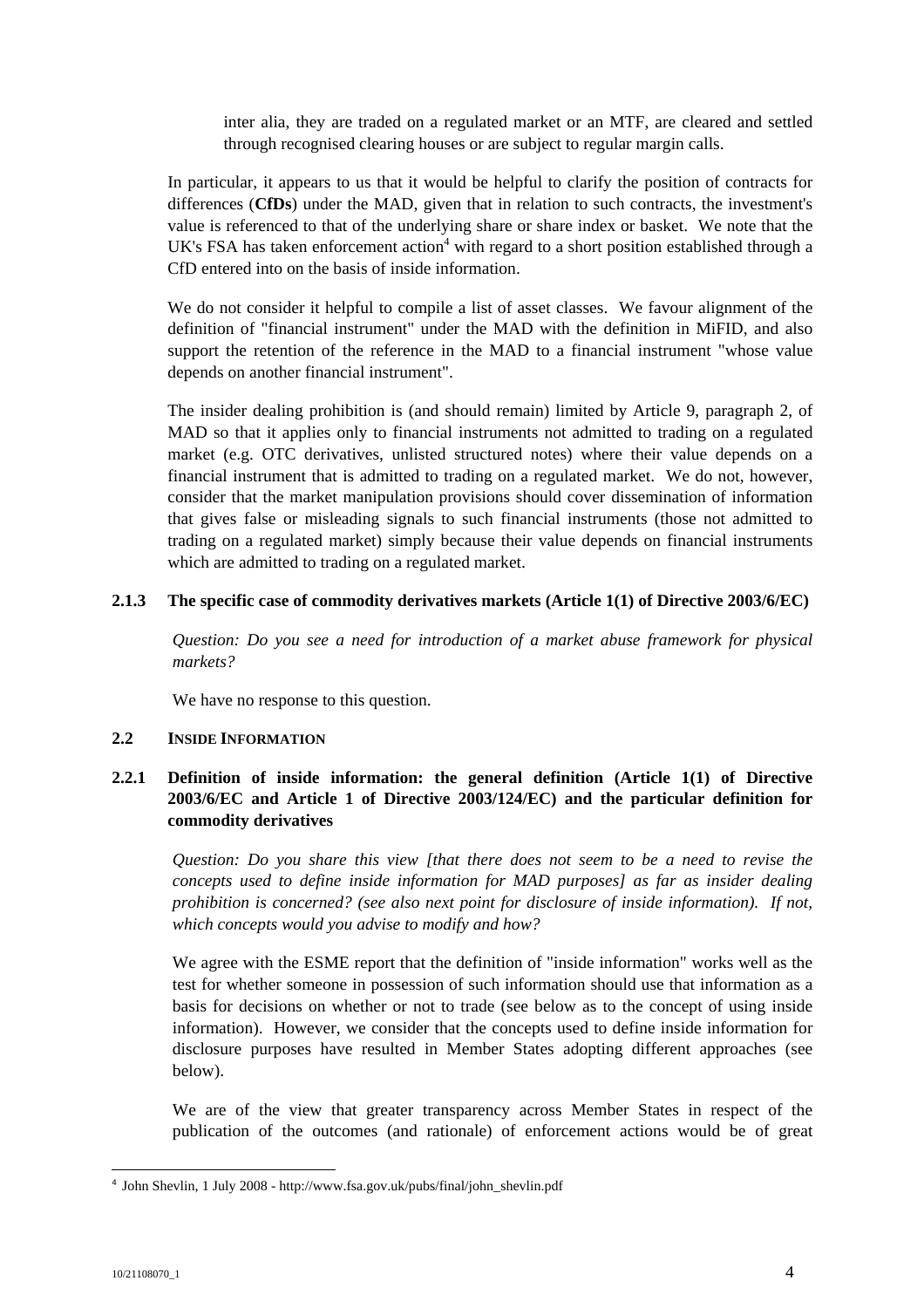assistance in informing market participants of the way in which the concepts delimit "inside information".

We also note that there are significant differences in the way in which enforcement activity is publicisedin Member States – whilst in some jurisdictions<sup>5</sup> competent authorities publish sufficient detail to enable market participants to understand how the administrative "jurisprudence" is developing, others publish little more than a brief description of the conduct and the sanction<sup>6</sup>[,](#page-4-1) and others publish only statistics of such cases<sup>7</sup>[.](#page-4-2) It would be extremely helpful if CESR were to make available a market abuse equivalent of the EECS database of enforcement decisions.

# *Question: Do you support an alignment of the inside information definition for commodity derivatives with the general definition of the directive?*

We acknowledge that there is some uncertainty surrounding the definition of inside information for commodity derivatives in article 1 of the MAD, and article 4 of Directive 2004/72/EC, because it is not clear under what circumstances market participants expect to receive inside information in accordance with accepted market practices on the relevant markets.

We are of the view that if commodity markets apply specific transparency and disclosure obligations, then the qualification in the definition of "inside information" in article 1(1) of the MAD regarding information that "users of markets expect to receive in accordance with accepted market practices on those markets" would operate more efficiently, in conjunction with article 4 of Directive 2004/72/EC which provides that users of commodity derivatives markets are deemed to expect to receive information relating to such derivatives, which must be disclosed in accordance with legal or regulatory provisions.

*Question: Do you consider that any changes to the definition of inside information for disclosure purposes is necessary?* 

Subject to what follows, no. We consider that the issues identified by the Commission and in the ESME report can be dealt with through amendment or clarification of the proposed exemptions and the Level 2 implementing measures.

# **2.2.2 Dissemination of inside information and deferred disclosure mechanism (Article 6 of Directive 2003/6/EC)**

## **2.2.2.1 General obligation of disclosure of inside information**

*Question: Do you agree that the described deficiencies of the deferred disclosure mechanism need to be addressed, possibly by way of amendments to the MAD framework? Do you consider that Level 3 guidance could be sufficient?* 

We acknowledge that the deficiencies in the disclosure mechanism described need to be addressed, and that in order to improve harmonisation, it would be appropriate to do so by way of amendment to the MAD framework. We do not think it is necessary to change the definition of "inside information" for disclosure obligations in the MAD, and acknowledge that the issues identified could be dealt with through amendment or clarification of the

<span id="page-4-0"></span> <sup>5</sup> e.g. France and the UK

<span id="page-4-1"></span><sup>6</sup> e.g. Spain

<span id="page-4-2"></span> $\frac{7}{2}$  e.g. the Netherlands – although judicial proceedings are published.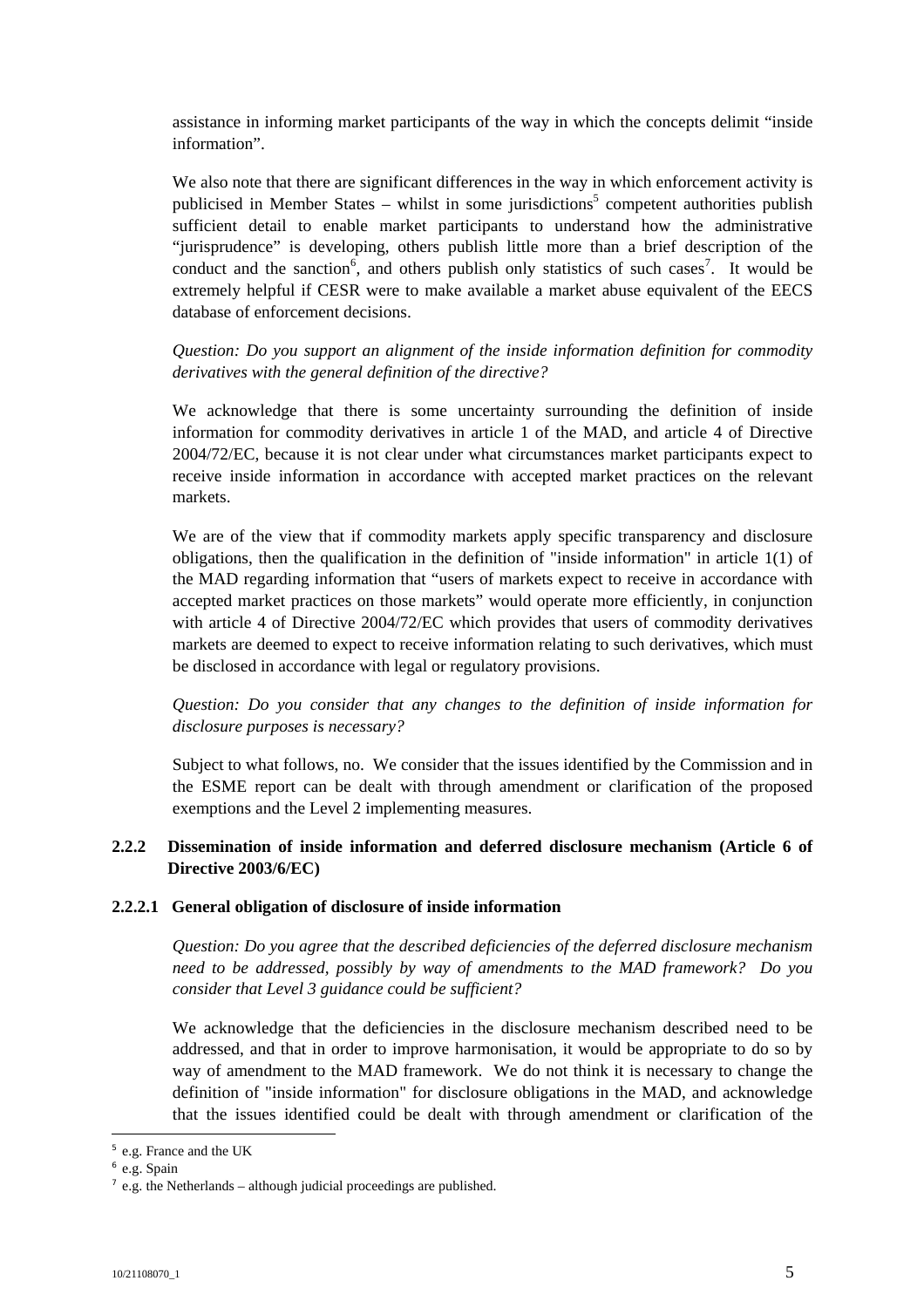proposed exemptions and the Level 2 implementing mesaures, particularly since we consider that it is these measures which have enabled Member States to adopt differing approaches. Equally, we do not believe that it would necessarily be sufficient to seek to deal with these issues through Level 3 guidance alone, since in some jurisdictions, including the UK, such guidance has no legislative support, and accordingly is not recognised by the courts as binding (although it would technically be open to the national regulator to adopt the guidance as its own).

*Question: Do you agree that the issuer may be exempted from disclosing inside information in situations when that information concerns emergency measures being prepared in case the issuer's financial stability is endangered?* 

We agree that there should be a specific exemption from disclosing inside information where the financial viability of an issuer is at stake, and where it is necessary to delay the disclosure of the relevant facts to the markets in order not to put at risk the outcome of emergency measures being prepared or taken.

In the UK, provisions allowing delayed disclosure have been implemented through the UK FSA's Disclosure Rules and Transparency Rules (**DTRs**). These now specify that an issuer may have a legitimate interest to delay disclosing inside information concerning the provision of liquidity support by the Bank of England<sup>[8](#page-5-0)</sup>, but they only allow the issuer to delay disclosing the fact that liquidity support is (or may be) provided. Delay in disclosing the underlying circumstances that give rise to the need for support is not permitted. This means that an issuer must make a distinction between the fact that it is in financial difficulty (the event that gives rise to inside information which must be disclosed) and the steps being taken to mitigate those financial problems. We would advocate an exemption which was sufficiently widely drafted to catch the initial financial difficulties and the remedial measures being taken.

*What are other deficiencies in this area that raise major interpretation / application difficulties? What is the best way to address them?* 

We are not persuaded that the disclosure obligations in article 6(1) and 6(3) of MAD should apply to exchange traded derivatives contracts. It seems to us inappropriate to treat the exchange or clearing house as the issuer of the derivative. With regard to derivatives relating to securities, the duty of disclosure should fall on the issuer of the underlying security. As to commodity derivatives, see below.

As indicated in our introduction, a number of differing approaches have been adopted by Member States, particularly in relation to determining when information is sufficiently precise to be inside information, and as to whether delay in disclosure will automatically mislead the public.

Different interpretations given by regulators to the meaning of "precise" has meant that practices differ significantly between jurisdictions. To some extent this has been fostered by the Level 2 directive (2003/124/EC), which implies that information will be precise (for the purpose of insider trading) when the circumstances may reasonably be expected to come into existence or the events may reasonably be expected to occur, whereas for disclosure purposes, the obligation is deemed satisfied provided disclosure is made promptly on the

<span id="page-5-0"></span> <sup>8</sup> DTR 2.2.5A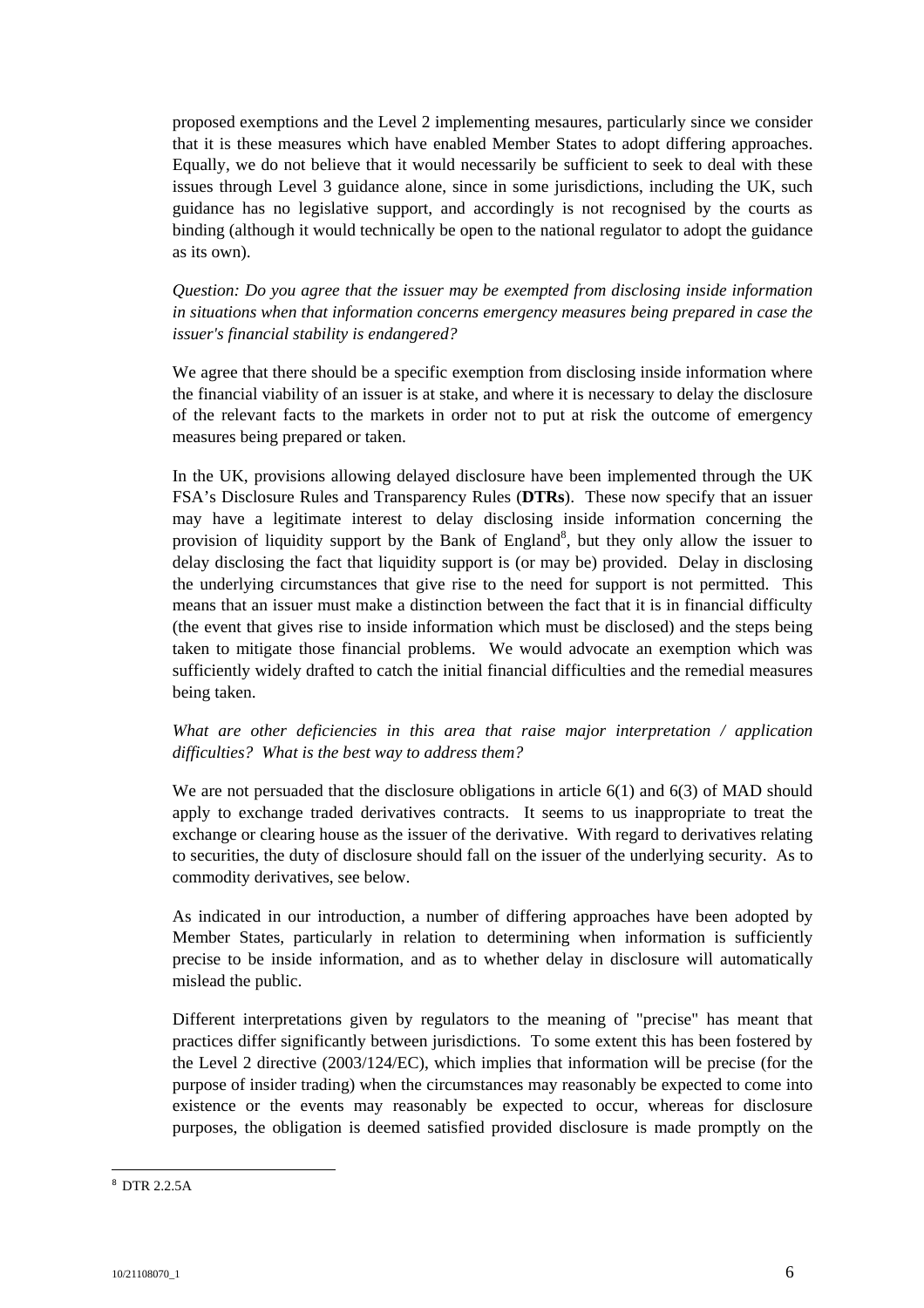coming into existence of the circumstances or the occurrence of the event. It would be helpful to clarify the practical implications of the distinction.

The requirement that dissemination be delayed if (inter alia) the omission would not be likely to mislead the public has also created difficulties for firms operating on markets which straddle several jurisdictions. In Italy, we understand, the regulatory position is that because the definition of inside information imports the notion that a reasonable investor would use such information as a basis for a decision to trade, the presumption is that any delay in publication will inevitably mislead the investor. Yet in many cases the public interest is better served by some delay, provided that confidentiality can be maintained, in order to complete a transaction, or to verify information (we are aware of at least one instance where premature disclosure of an potential issue, without appropriate verification, could itself have misled the public). We agree with the ESME that investor protection is not necessarily damaged by delayed transparency, provided that the intention in delaying is not to mislead the public. On balance we would favour clarification within the Level 2 implementing measures.

#### **2.2.2. Disclosure duty in commodity derivatives markets**

*Question: Do you agree with this approach [that consideration should be given to reviewing the obligation to disseminate inside information for commodity derivatives issuers (e.g. electricity and gas derivatives)]? Can you identify cases where a modification or deletion of the obligation may be undesirable for market integrity?* 

The disclosure obligations in relation to commodity derivatives are difficult to understand and to apply. The requirement that the issuer of commodity derivatives should inform the public of inside information that directly concerns the 'technical' issuer does not necessarily deliver relevant information in relation to the commodity market.

Whilst we accept that markets should be as fully and equivalently informed as possible, we do not support the suggestion that the duty should be moved to market participants. In particular, it seems to us that obligations should not be imposed on commodity producers who have no interest in (whether or not they have knowledge of) derivative contracts entered into without reference to them. There is no merit in imposing potentially unenforceable disclosure obligations.

Many energy producers/suppliers have listed entities within their groups, and will be making disclosures in respect of inside information in that capacity.

We do, however, support the proposals for mandatory and minimum standards across the EU which encompass the disclosure and publication of fundamental data.

## 2.2.3 **Prohibition of insider dealing (Articles 2, 3 and 4 of Directive 2003/6/EC)**

*Question: Would you support this approach [namely that there is merit in considering the ECJ preliminary ruling before the services of the European Commission envisage measures that would seek to clarify apparent divergences in relation to the interpretation of the concept of "using" inside information]?* 

We are aware of the case of *Spector Photo Group NV and Chris Van Raemdonck v Commissie voor het Bank-, Financie- en Assurantiewezen*, which has been referred to the European Court of Justice (**ECJ**) by a Belgian court. The case raises a number of issues – of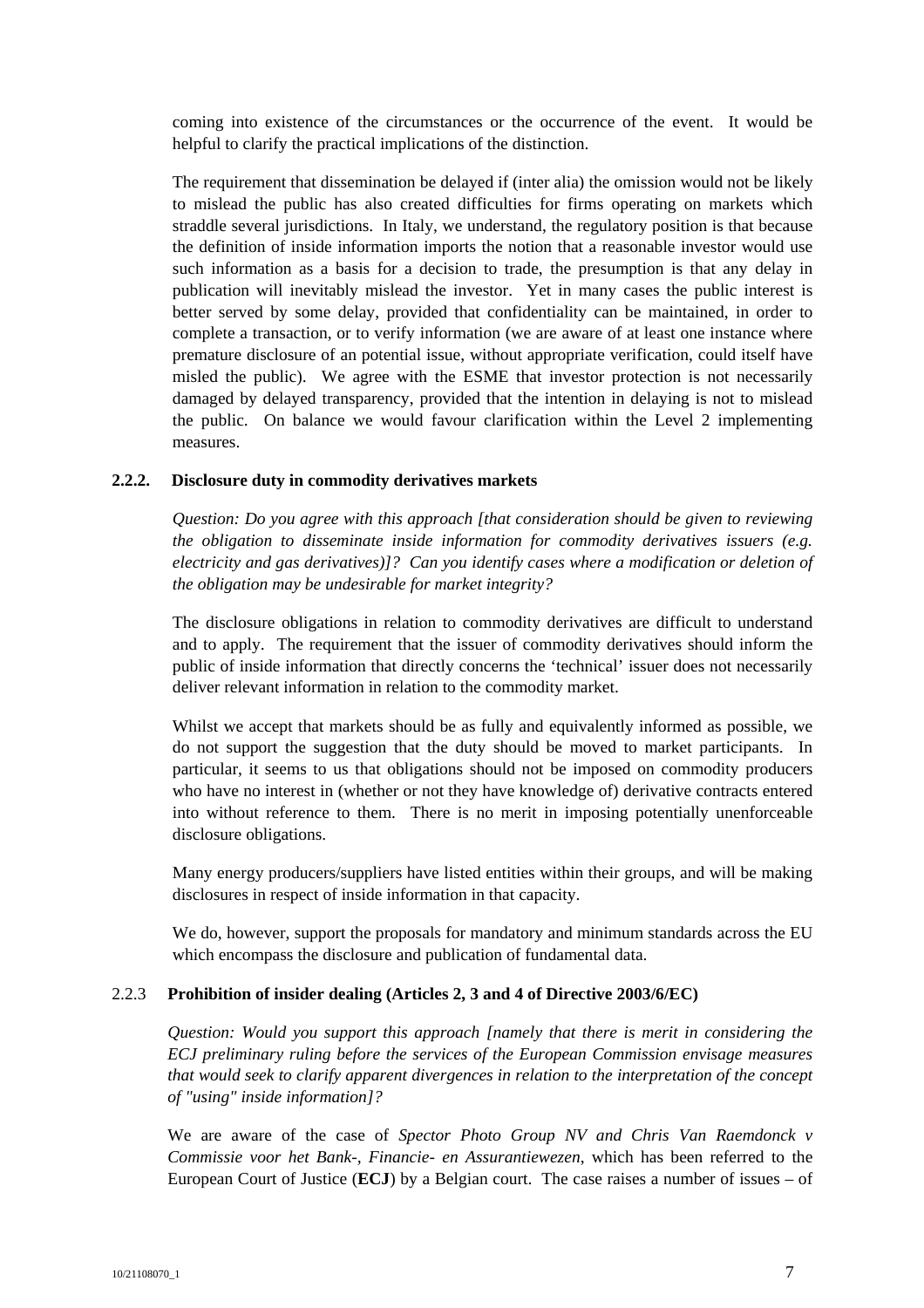which, the interpretation of the concept of "using" inside information is the most significant which may have important implications for the Commission's review. Whilst we endorse the Commission's proposal that it should await and consider the ECJ's preliminary ruling before taking any measures in respect of this issue, we also note that this is a matter of critical importance for the markets, and one which should be resolved as soon as practically possible.

In our view, the concept of "using" inside information necessarily implies something more than mere possession coupled with the fact of a trade. Recital 30 of the MAD indicates that what is significant is the decision to trade, not the carrying out of the trading. There must be some taking advantage of the possession of the information – the information must be the reason for, or a material influence on, the decision to trade.

Any alternative interpretation would significantly impair market efficiency. It is for this reason, we submit, that Recital 18 advocates that the pursuit of legitimate market-making business and the lawful execution of orders (while in possession of inside information) should not in itself be deemed to constitute use of such inside information. We also note the carve out in Recital 29 which provides that the use of inside information relating to another company and using it in the context of a public take-over bid for the purpose of gaining control of that company or proposing a merger with that company should not in itself be deemed to constitute insider dealing.

In our view, the fact that there is no presumption of use of inside information through mere possession, without more, does not prevent a competent authority from seeking to draw inferences from the evidence available. Such evidence may be circumstantial, but nevertheless compelling, based on patterns, frequency and timing of trading, for example, and occasionally on transfers of funds. (This of course presumes that the competent authority is not required to establish that the circumstances are susceptible to no other interpretation, but rather that this is, on the balance of probabilities, the likely interpretation). Although the making of decisions to trade are relatively rarely captured in evidential form (tape recording of conversations, written notes, emails, etc), in circumstances when the trading pattern is unusual and the timing 'fortuitous', it seems to us that there could be evidence which it would be a challenge to undermine.

## **2.2.4 Three New tools to help detect suspicious transactions**

#### **2.2.4.1 Insider lists (Article 6(3) of Directive 2003/6/EC and Article 5 of Directive 2004/72/EC)**

#### *Question: Do you consider that the obligations to draw up lists of insiders are proportionate?*

The requirements to draw up insider lists have not been applied consistently across jurisdictions, and this has created significant administrative burdens on authorised firms undertaking cross-border business (as well as on their advisers, and others acting on their behalf).

CESR members have acknowledged that insider lists are used by the competent authorities as a first instance tool in a market abuse enquiry or investigation, without prejudice for the authority to require additional information from the issuer, as is usually done, when a case is investigated. We note that some competent authorities require insider lists to contain first and family names, date and place of birth, and private and business addresses for insiders. In some cases competent authorities have also asked for private telephone numbers, including mobile numbers, to be provided.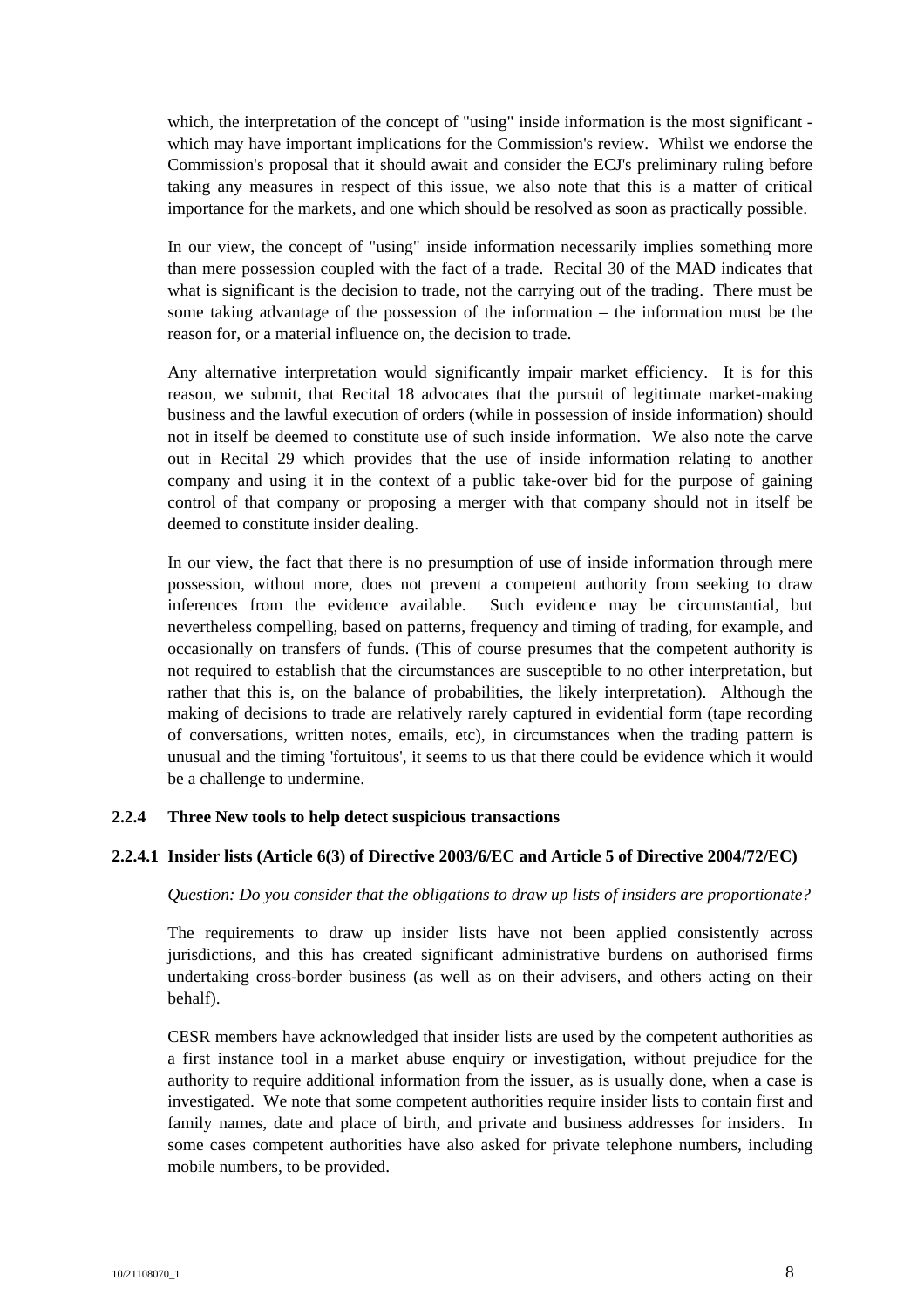It is not immediately apparent that a blanket requirement for information about the date and place of birth and private addresses would greatly enhance the effectiveness of this "first instance" tool. In addition, there are data protection issues in this area which are highlighted where more "invasive" personal data (such as mobile phone numbers) are requested. We consider that the requirements should be proportionate - the public interest in the provision of any personal data needs to be balanced against the individuals' rights to privacy – and applied more consistently.

Currently, individuals who appear on insider lists in different jurisdictions in respect of the same information may find that that they are not treated consistently, and that different levels of personal data may need to be supplied. In this regard we welcome CESR's recommendation in its second set of Guidance to the effect that that the relevant competent authorities should recognise insider lists prepared according to the requirements of the Member State where the issuer in question has its registered office where issuers are subject to the jurisdiction of more than one Member State.

We also note the issue of the ambiguities which are raised in the ESME report, and the suggestion in footnote 36 in the Call for Evidence that the MAD requirement to draw up, update and transmit insider lists should be amended to impose this requirement directly on persons acting on behalf or for account of issuers. There are uncertainties about whether "acting on account" should include activities carried out on the issuer's request as well as operations which have a legal effect in the issuer's interests which would need to be clarified if the proposal in footnote 36 were to be adopted.

## **2.2.4.2 Transaction reporting by managers and closely associated persons and subsequent disclosure (Article 6(4) of Directive 2003/6/EC and Article 6 of Directive 2004/72/EC)**

*Question: Do you see a need for a regulatory action in the above areas? Would you suggest further improvements?* 

We believe this is a matter for industry to comment on*.* 

# **2.2.4.3 Reporting of suspicious transactions (Article 6(9) of Directive 2003/6/EC and Article 7(11) of Directive 2004/72/EC)**

*Question: Do you agree that rules on suspicious transactions reporting do not require modifications?* 

It is not entirely clear what the Commission has in mind when it suggests that there may be a case for making the reporting requirement approximate to a whistle-blowing measure, particularly since the Commission accepts that as a rule, investment firms have properly assumed their obligations to report suspicious transactions.

Confirmation that the reporting of a suspicious transaction to the competent authority for MAD would satisfy the obligation to report under anti-moneylaundering Directives would be welcomed by industry and resolve a potential overlap in relation to which there is some legal uncertainty.

We also consider that, in order to guard against unnecessary defensive reporting, that it would be helpful to clarify that only failures to report which, viewed objectively and without the benefit of hindsight, were deliberate or negligent should be subject to sanction.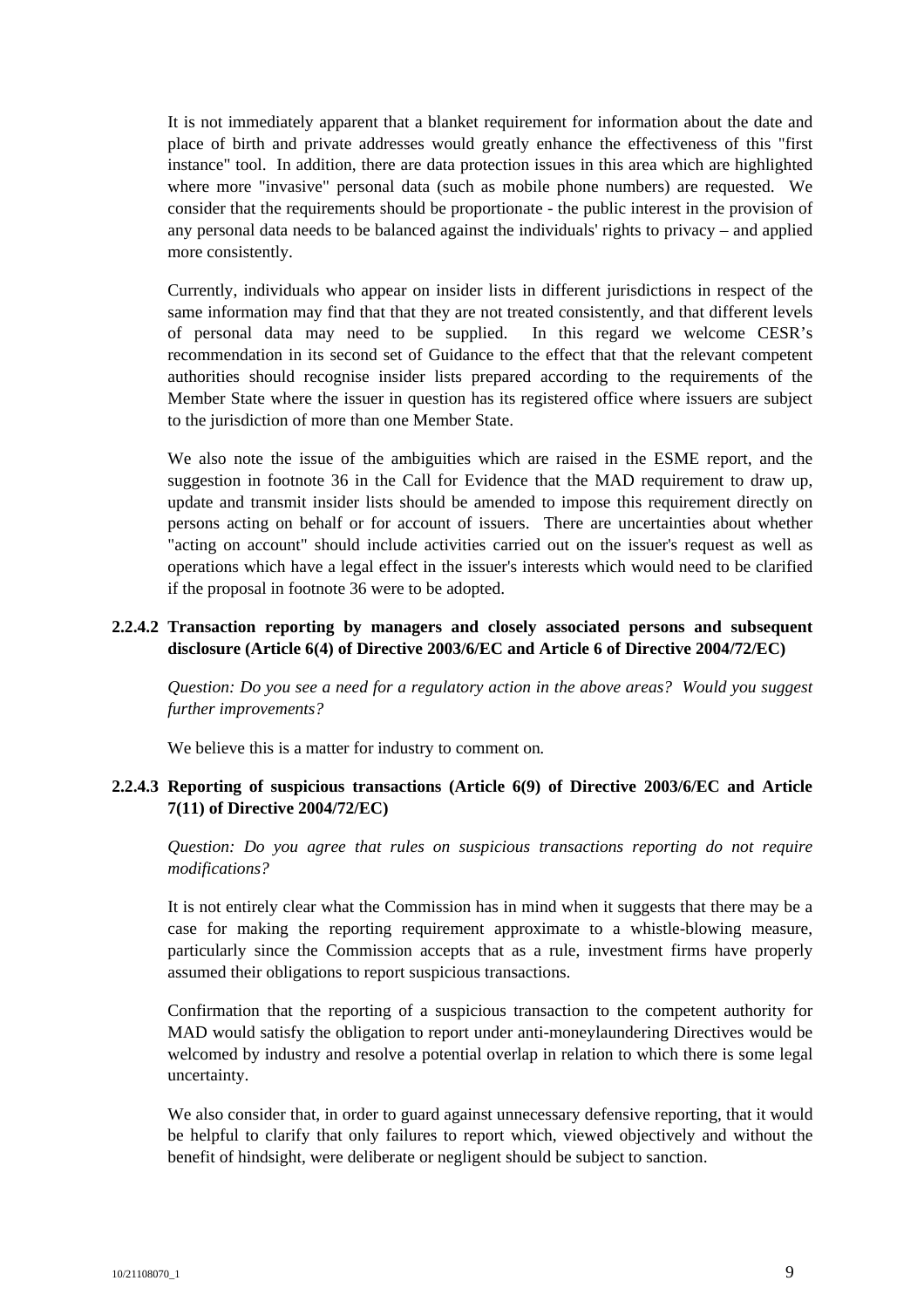# **2.2.5 The competent authorities' right of access to telephone and existing data traffic records (Article 12 of Directive 2003/6/EC)**

### *Question: Do you consider that an amendment of the MAD is necessary?*

From a UK perspective, we do not consider that it is necessary to amend the MAD to remove uncertainties on the rights of competent authorities to require traffic data. We note that the Data Retention Directive (2006/24/EC) requires communications services providers to retain traffic data for the purposes of the investigation, detection and prevention of serious crime.

#### **2.3 MARKET MANIPULATION**

## **2.3.1 Definition of market manipulation by transactions/orders to trade (Article 1(2) of Directive 2003/6/EC)**

*Question: Do you think that the definition of market manipulation should be amended? If this is the case, what elements of the definition should be reconsidered?* 

We do not consider that a case to amend the definition of market manipulation has been made out.

## **2.3.2 Accepted market practices (AMP) (Articles 1(2)(a) and 1(5) of Directive 2003/6/EC)**

*Question: Do you consider that the rules on accepted market practices should be amended in the MAD? Do you think there is room for greater convergence among competent authorities in this area?* 

We agree that ideally it would be helpful if there were greater convergence in the area of AMPs. There would potentially be merit in consulting on the process for deciding on, and putting into place, AMPs, in order to ensure that there is consistency across member states and certainty for cross-border transactions.

## **2.3.3 Exemption for buy-back programmes and stabilisation activities (Article 8 of Directive 2003/6/EC and Commission Regulation 2273/2003)**

*Question: Do you consider that the safe harbours for buy-back programmes and stabilisation activities should be revisited? Do you think that greater convergence is desirable in the application of the Regulation 2273/2003? What would be the most appropriate way forward in this respect?* 

We endorse the view that trading that is not within the safe harbour is not automatically market abuse, which we consider to be consistent with Recital 2 of Regulation EC 2273/2003 and welcome CESR's recent guidance to this effect. We do not consider that there is a need for the safe harbours should be revisited, but we believe that it would be desirable to achieve greater convergence regarding the application of the Stabilisation Regulation by Member States. It would also be helpful to provide some confirmation of the application of the safe harbour to conduct complying with stabilisation rules operative outside the EU (for example, where securities stabilised in a third country in accordance with local third country rules have been (or are to be) admitted to trading on a regulated market).

## **2.3.4 Short selling**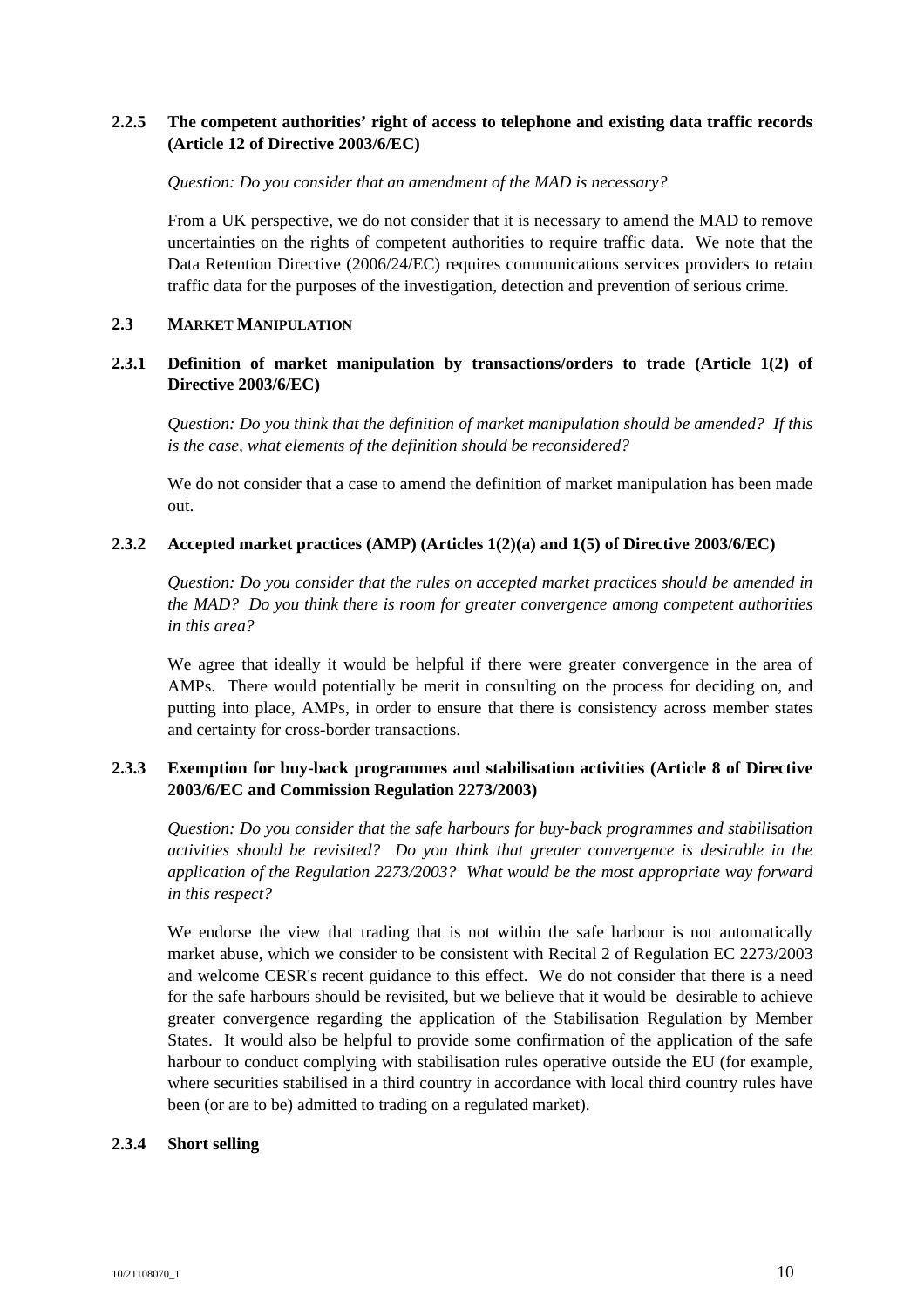## *Do you see a need for a comprehensive framework for short selling? If so, should it be addressed in the Market Abuse Directive? What issues should such a regime cover?*

The implementation of temporary measures at short notice put considerable strain on systems and resources, and most particularly on the many market participants operating across multiple jurisdictions, who were forced during the rapidly evolving events of last September to negotiate a panoply of different regulatory measures and regimes in those jurisdictions, in order to achieve compliance across their businesses. From a legal point of view, the initial iterations of the temporary measures in various jurisdictions lacked clarity, and there was considerable uncertainty about the scope and effect of the regimes, which was gradually dealt with through guidance in the form of evolving FAQs, though many regulators were slower in formulating this guidance than the FSA. We believe that a consistent set of short selling measures across European and other significant global markets is a priority, and that achieving this should be a key objective.

However, we consider it inappropriate to seek to regulate short selling through the market abuse regime, both in respect of emergency interventions in times of market fragility, and also to any permanent disclosure regime (see below). We consider that manipulative conduct associated with short selling is amply covered by the existing regime.

## *Should short sellers be required to report positions to competent authorities?*

As indicated above, we consider it inappropriate to regulate short selling on the basis of a blanket assumption that an undisclosed net short position above a particular size is market abuse (the approach adopted in the UK). The market abuse regime was not intended or designed to operate as a regime for the disclosure of positions in securities, and we note that a numberof European regulators<sup>9</sup> have created standalone requirements outside the market abuse provisions. We believe that this is the preferable approach if a requirement to report positions to competent authorities is to be imposed.

We are not, however, aware of any published research on the impact in the UK of the disclosure regime which compares trading before and during the period of the emergency ban with trading since the ban was lifted in January 2009. We consider that such an analysis would be of vital importance to inform the debate as to the costs of transparency. We are not convinced that there can be any useful read across from data relating to the disclosure of trades by corporate insiders or major shareholder notifications.

The costs of managing a permanent regime will also vary enormously depending on whether participants are seeking to manage different obligations in different jurisdictions, and it is therefore too early to reach a final conclusion. We consider that there is more work to be done on the cost benefit analysis, particularly since this will also be heavily dependent on the method of disclosure selected. Overall, we do not feel that the case for public disclosure by market participants has as yet been compellingly made out. However, we are also mindful of the fact that it will be important to aim for as high a degree of international consensus as is reasonably achievable.

## *Under which conditions should naked short selling be allowed?*

Although we understand that in some jurisdictions outside the EU, notably the US, there was a problem with failed trades in relation to naked short selling, we do not believe this was a

<span id="page-10-0"></span> <sup>9</sup> E.g. AFM in the Netherlands, AMF in France.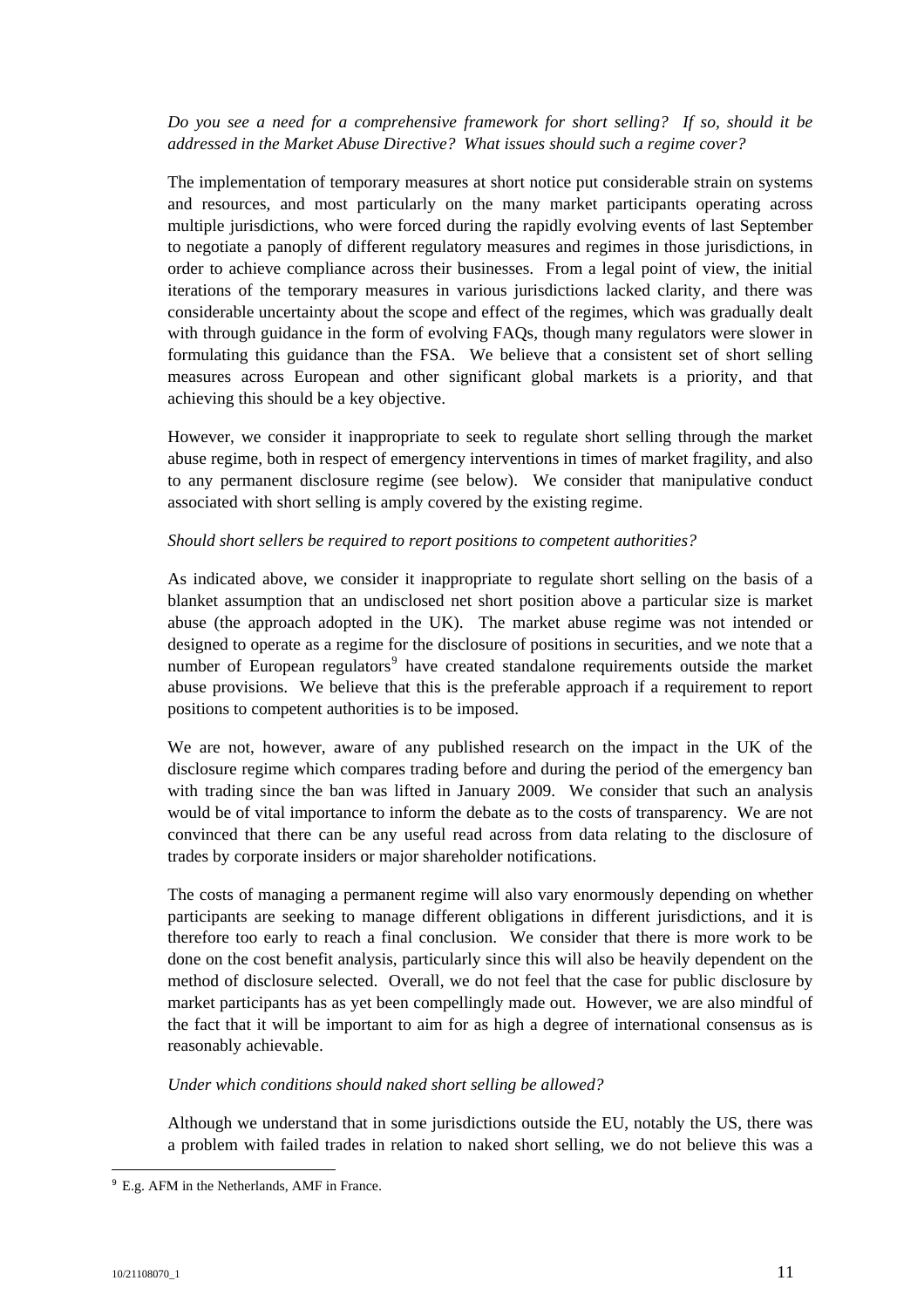significant problem in the UK or the EEA. As such we do not consider that additional and distinct measures are necessary to deal with naked short selling. We believe that additional restrictions on naked short selling would not significantly alter the impact of short selling behaviour in the market (see also below).

*Should competent authorities be able to take emergency measures (e.g. temporary bans on short selling or on naked short selling) within prescribed limits when they need to address specific market risks and disruptions?* 

The available research strongly suggests that the emergency short selling restrictions in the UK relating to financial sector stocks led to a reduction in market quality (defined as price volatility and liquidity) in the affected stocks in the period following the ban, and an increase in bid-offer spreads. We refer in particular to research by Capital Markets CRC Limited commissioned by the London Stock Exchange, and to the comments in the Turner Review. In the US context, we note comments by SEC Commissioners Troy A. Paredes and Kathleen Casey regarding the effect of the ban, and research by SunGard Astec Analytics which confirmed that the expiration of the US ban did not prompt a new wave of short sales in those stocks. Accordingly, we believe that emergency powers should be exercised with the utmost caution, and only in the most extreme circumstances, balancing the public interest in the restriction of financial markets to restore stability against the loss in efficiency that such intervention entails.

In designing any long-term emergency powers to enable regulatory intervention in times of extreme market fragility, where the competent authorities reasonably consider that short selling has the potential to exacerbate declines in share price to an unacceptable level, we believe that it is important that the framework should be fully transparent, and (within appropriate limits) accountable, in order to ensure market confidence, given that such interventions can have particularly severe impacts on the market. We also believe that it is vital to ensure that any emergency powers be placed on a proper statutory footing, so that emergency measures cannot be subject to challenge on the grounds that they are ultra vires.

*Is there a need to enhance risk management by financial intermediaries and banks? Should investment firms and banks be required to have necessary arrangements in place to ensure timely delivery of financial instruments traded on own account or in the context of execution of clients' orders*?

We are of the view that the existing requirements with regard to delivery, and for settlement of failed trades, are fit for purpose and that there is no need for additional measures to deal with naked short selling. We also note that both the UK's FSA and France's AMF have in the past taken successful enforcement action under the market abuse regime in respect of short selling in circumstances where there were no appropriate plans for settlement of the resulting positions (*Evolution Beeson Gregory, 2004; Banque d'Orsay; MM. Eric Duhamel, Gwenael le Carvennec et Philippe Andrieu, 2008*).

Yours faithfully

## **Margaret Chamberlain Chair CLLS Regulatory Committee**

Members of the CLLS: